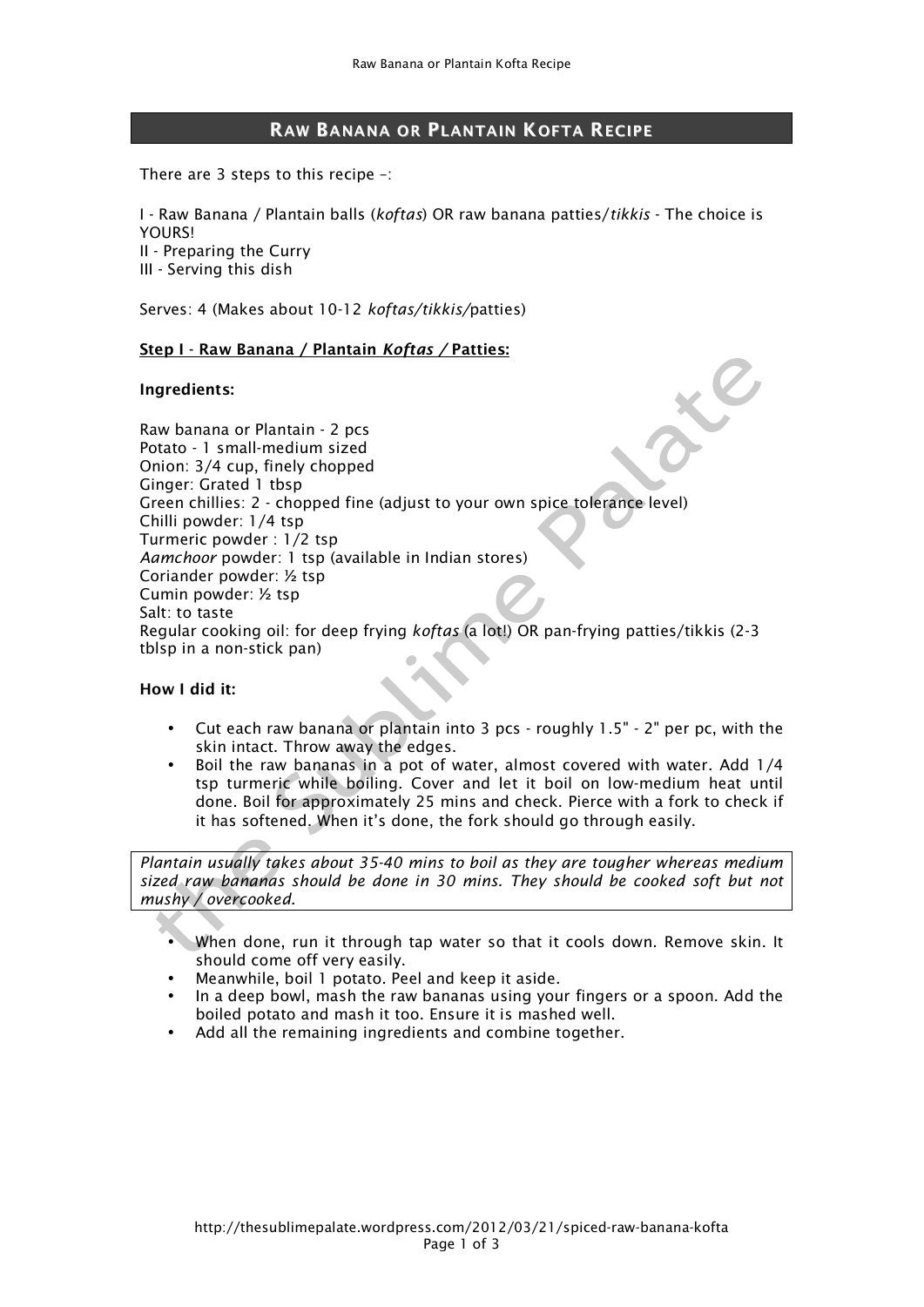# For *Koftas:*

- To make the *koftas,* take tennis ball sized portions of the above mixture in your palm. Give it an even round shape. Depending on the size of the bananas / plantains used, you can easily come up with 10-12 pcs.
- Next, heat sufficient oil in a deep dish or *kadhai* to deep-fry the *koftas.*

*Make sure the oil is hot before you start frying. You may need to heat the oil on medium heat for up to 2 mins. Put only 1 pc at first to make sure the koftas don't break while frying. If you feel that the banana mixture is too mushy, you can add 1-2 tbsp of besan (chickpea flour) in the mixture to bind it. To avoid the koftas from sticking to one another, space out putting the koftas by 30 seconds so that they are a little fried before the next one comes in. Do not overcrowd the kadhai / frying pan.*

## For Patties *(Tikkis)*:

- To make raw banana patties, take the same portion of the banana mixture as for the kofta (a tennis ball size). Make a nice round at first and flatten it. Use your palm and fingers to give it an even patty-like shape.
- In a non-stick pan, heat 2-3 tblsp of oil. Add the patties and let it cook on low heat until cooked. Turn over to make sure it is cooked / browned on both sides

*This can also be served as an appetizer along with some coriander & mint chutney. I'll leave the chutney recipe for another day.*

## Step II - Preparing the Curry:

## Ingredients:

Cinnamon : 1 thin stick Bay leaves: 2 small Cardamom: 2-3 (pods only) Whole black pepper: 6 Any cooking oil: 2 tblsp Almonds: 7-8 pcs soaked for at least 10 mins in hot water. Remove skin. Add a little bit of water to grind to a thick but smooth paste. Onion: 1 cup - Finely chopped (1 medium sized) Ginger paste: 1 tblsp Garlic paste: 1 tblsp Tomatoes: 1 medium sized – Ground to a paste. Green chillies – 2 whole (optional) Salt: to taste

In a bowl, make a thick paste of the following dry spices by adding very little water: Coriander powder: ½ tsp Cumin powder: 1/2 tsp Turmeric powder: 1/4 tsp Chilli powder (optional): 1/4 tsp

#### How I did it :

- Heat oil in a heavy bottomed pan/*kadhai.* Add cinnamon sticks, bay leaves, cardamom pods and whole black pepper. Fry for about 30-40 secs on low heat, stirring occasionally.
- Add chopped onions. Fry on low-medium heat until brownish.